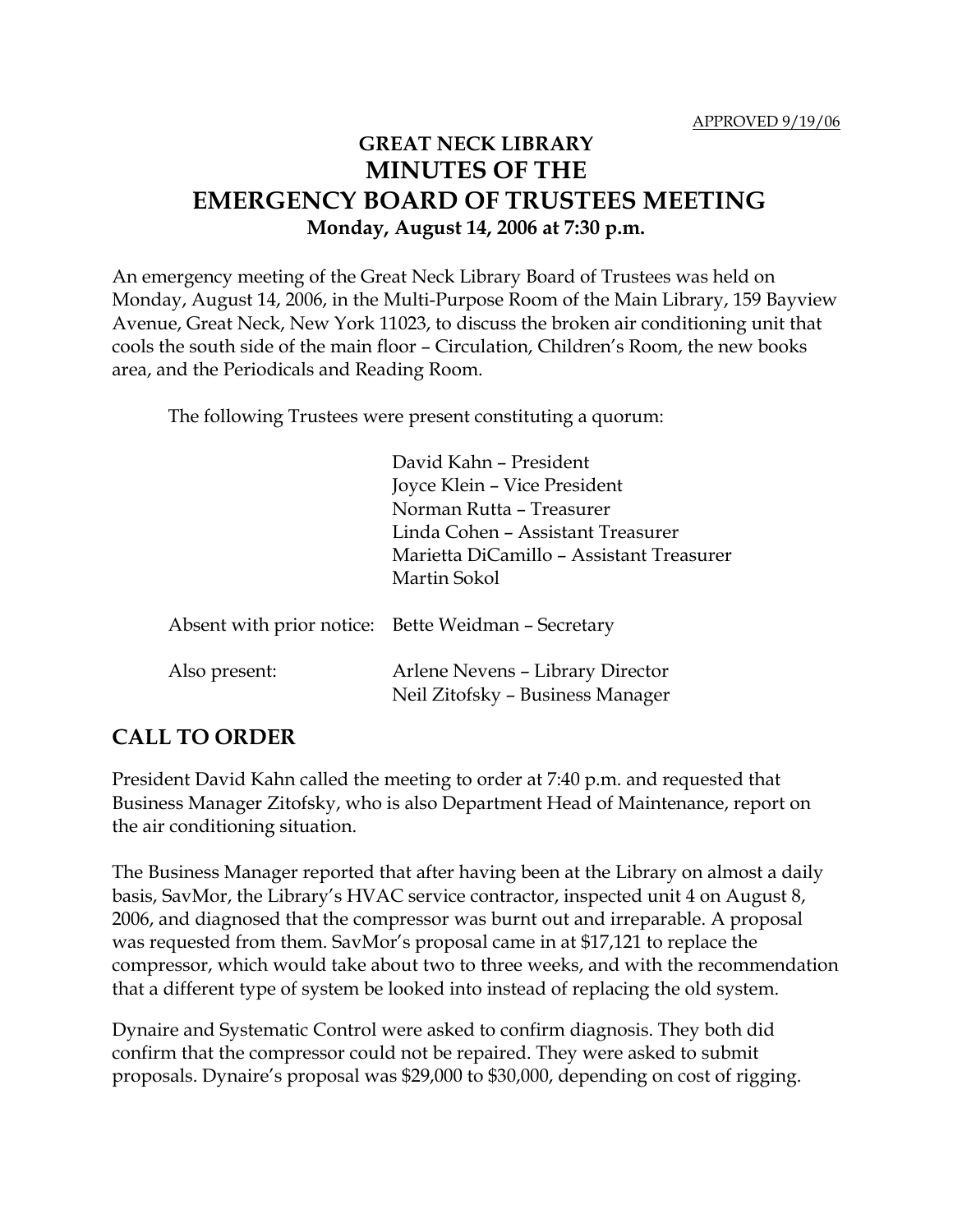Systematic Control did not submit a proposal but had told Neil the cost would be closer to \$37,000 to replace the compressor only, and \$70,000 to \$90,000 to replace the entire unit. To replace the unit with smaller multiple units would be more expensive but cost saving over the long term and this should be done after the cooling season was over.

In view of the fact that the weather has been very comfortable and only a few weeks left for summer's end, it was decided not to do a band-aid repair but to have an engineer evaluate the situation and have the work done over the winter months. Should it get too hot, the Library would have to be closed. Whatever plan was decided on for the air conditioning system, it should be one that would be reusable for the projected renovation of the Main Library.

Public Comments: David Werber, Karen Ruben, Carol Frank

Upon motion by Martin Sokol, seconded by Joyce Klein, and after discussion, it was,

**RESOLVED,** that the Board of Trustees of the Great Neck Library engage an engineer to evaluate the air conditioning problem and to recommend the proper solution to the problem.

Director Nevens requested a clarification of the evening's proceedings as follows:

- Compressor will not be replaced
- Work our way through September
- Engage an engineer so that we have bigger solution in place for next summer

The Director was instructed to look for engineers and have them submit their proposals.

VOTE:Yes – 4 (DiCamillo, Klein, Rutta, Sokol); No – 1 (Cohen); Abstention – 1 (Kahn) *MOTION CARRIED* 

## **OPEN TIME**

Karen Ruben and Carol Frank spoke during Open Time.

Trustee Cohen brought up that there is a history of members of the Board to raise issues that were not on the agenda and they were discussed. The Director's search is important and, although not on the agenda, it needs to be addressed. There exists a more pressing issue which is the understaffing of the Maintenance Department